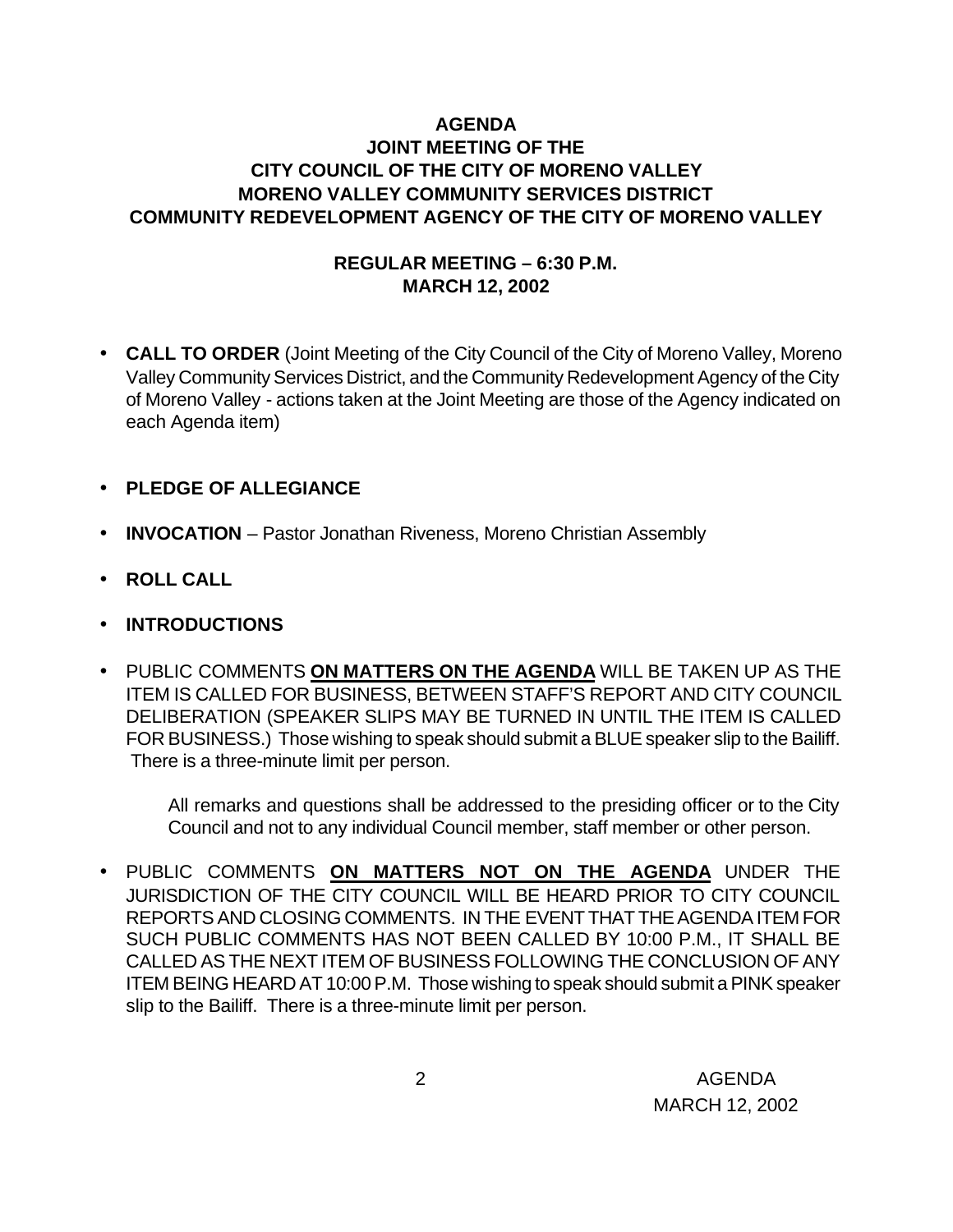All remarks and questions shall be addressed to the presiding officer or to the City Council and not to any individual Council member, staff member or other person.

## **JOINT CONSENT CALENDARS (SECTIONS A-C) OF THE CITY COUNCIL OF THE CITY OF MORENO VALLEY, MORENO VALLEY COMMUNITY SERVICES DISTRICT, AND COMMUNITY REDEVELOPMENT AGENCY OF THE CITY OF MORENO VALLEY**

All items listed under the Consent Calendars are considered to be routine and noncontroversial, and may be enacted by one motion unless a member of the Council, Community Services District, or Redevelopment Agency requests that an item be removed for separate action. The motion to adopt the Consent Calendars is deemed to be a separate motion by each Agency and shall be so recorded by the City Clerk. Items withdrawn for report/discussion will be heard after public hearing items.

## **A. CONSENT CALENDAR** - **CITY COUNCIL**

- A1. ORDINANCES FIRST READING BY TITLE ONLY Recommendation: Waive reading of all Ordinance Introductions and read by title only.
- A2. PARCEL MAP 23713 2 PARCEL SUBDIVISION AMENDMENT TO AGREEMENT FOR PUBLIC IMPROVEMENTS (TIME EXTENSION), SOUTHWEST CORNER OF ALESSANDRO BOULEVARD AND INDIAN STREET – J & L PROPERTIES, RIVERSIDE, CALIFORNIA (Report of: Director of Public Works/City Engineer) Recommendation: That the Mayor execute the Amendment to Agreement for Public Improvements.
- A3. APPROVAL OF FINAL MAP 27182 SINGLE FAMILY RESIDENTIAL PROJECT AND ACCEPT AGREEMENT AND BONDS FOR PUBLIC RIGHT OF WAY IMPROVEMENTS, NORTHWEST CORNER OF COTTONWOOD AVENUE AND PERRIS BOULEVARD – DAVID FLESNER, LAGUNA NIGUEL, CALIFORNIA (Report of: Director of Public Works/City Engineer) Recommendation: Approve Final Map 27182, authorize the City Clerk to sign the map and transmit said map to the County Recorder's Office for recordation; accept the bonds and Agreement for Public Improvements; authorize the Mayor to execute the agreement; and direct the City Clerk to forward the signed agreement to the County Recorder's Office for recordation.
- A4. MINUTES REGULAR MEETING OF FEBRUARY 26, 2002 (Report of: City Clerk) Recommendation: Approve as submitted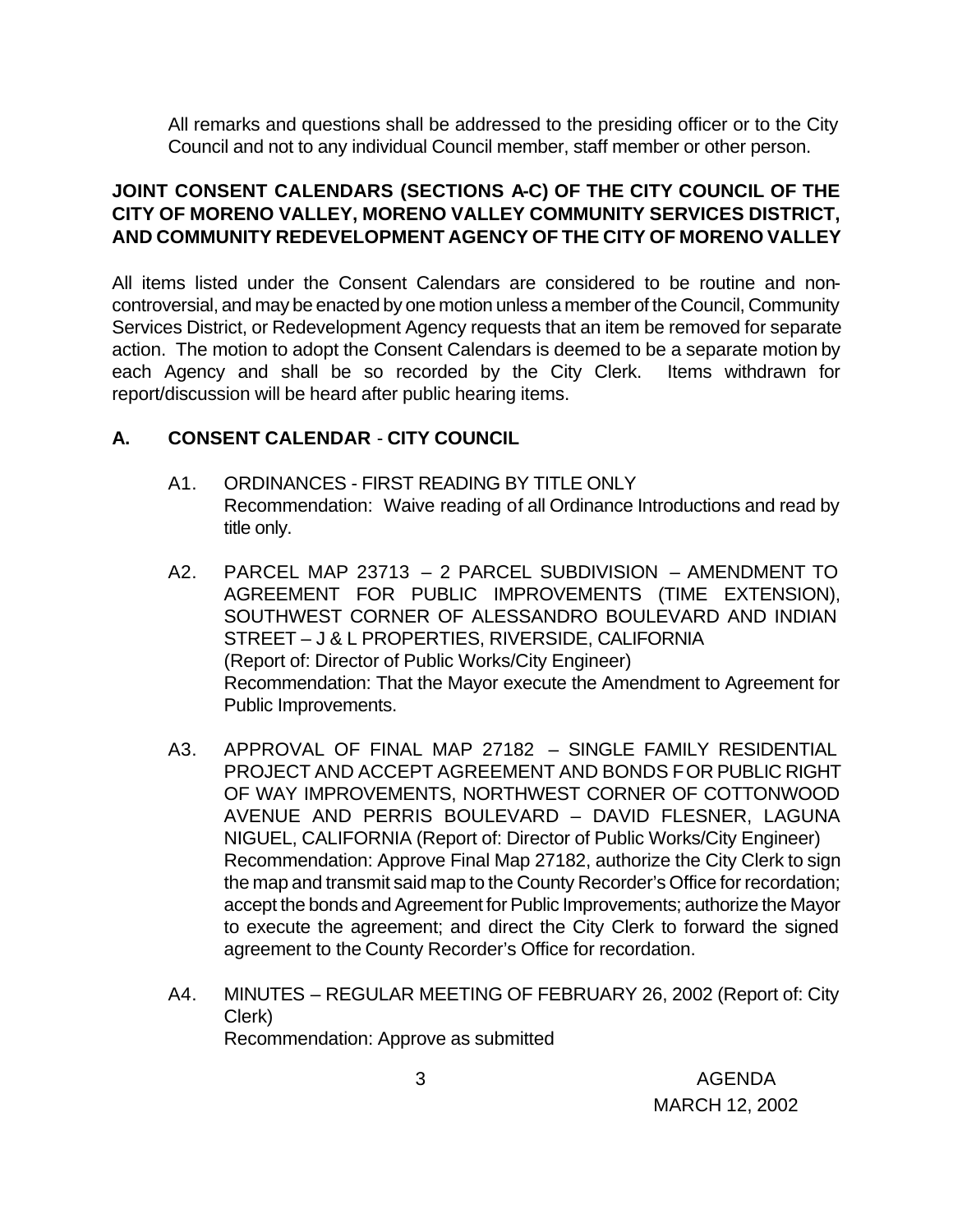- A5. AUTHORIZATION TO AWARD THE CONSTRUCTION CONTRACT FOR FISCAL YEAR 2000/2001 ANNUAL PAVEMENT RESURFACING PROGRAM, PROJECT NO. 00-12556330 (Report of: Director of Public Works/City Engineer) Recommendation: Award the construction contract for the Fiscal Year 2000/2001 Annual Pavement Resurfacing Program to R.J. Noble Company, 15505 East Lincoln Avenue, Orange, California 92865, as the lowest responsible bidder; authorize the Mayor to execute a contract agreement with R.J. Noble Company; and authorize the issuance of a Purchase Order to R.J. Noble Company in the amount of \$984,816.43 (the amount of bid plus 10% contingency) when both parties have signed the contract (Account No.
- A6. PURCHASE OF DIGITAL ORTHOPHOTOGRAPHY LAND BASE PROJECT (Report of: Assistant City Manager) Recommendation: Award the purchase of a digital orthophotography land base project in the amount of \$143,873.00 from the Landata Airborne Systems, Inc. of Irvine, California
- A7. FIFTH AMENDMENT TO POLICE CONTRACT (Report of: Chief of Police) Recommendation: Approve the Fifth Amendment to the police contract.
- A8. APPROVAL OF FINAL MAPS 29143-2, 29143-3, 29143-4, 29143-5, 29143-6 AND 29143 – SINGLE FAMILY RESIDENTIAL PROJECTS AND ACCEPT AGREEMENTS AND BONDS FOR PUBLIC RIGHT OF WAY IMPROVEMENTS – SOUTH OF EUCALYPTUS AVENUE, EAST OF DAY STREET, AND NORTH OF COTTONWOOD AVENUE – WESTERN PACIFIC HOUSING (Report of: Director of Public Works/City Engineer) Recommendation: Approve Final Maps 29143-2, 29143-3, 29143-4, 29143-5, 29143-6, and 29143, subject to execution of a Public Facilities Fee Agreement, authorize the City Clerk to sign the maps and transmit said maps to the County Recorder's Office for recordation; accept the bonds and Agreement for Public Improvements for each said tentative tract map; authorize the Mayor to execute the agreements; and direct the City Clerk to forward the signed agreements to the County Recorder's Office for recordation.

#### **B. CONSENT CALENDAR** - **COMMUNITY SERVICES DISTRICT**

125.56330).

B1. ORDINANCES - FIRST READING BY TITLE ONLY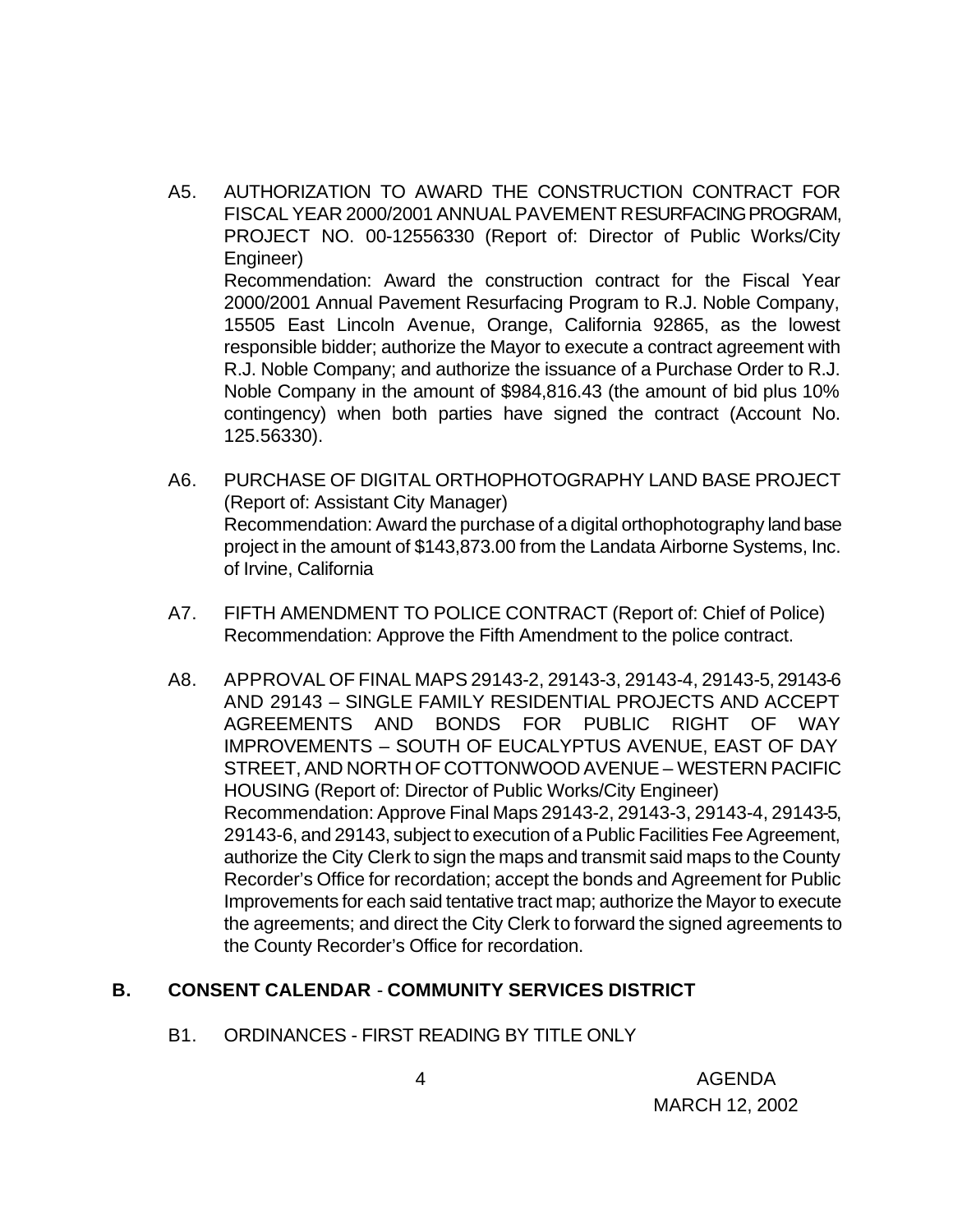Recommendation: Waive reading of all Ordinance Introductions and read by title only.

B2. MINUTES – REGULAR MEETING OF FEBRUARY 26, 2002 (Report of: City Clerk) Recommendation: Approve as submitted

### **C. CONSENT CALENDAR** - **COMMUNITY REDEVELOPMENT AGENCY**

- C1. ORDINANCES FIRST READING BY TITLE ONLY Recommendation: Waive reading of all Ordinance Introductions and read by title only.
- C2. MINUTES REGULAR MEETING OF FEBRUARY 26, 2002 (Report of: City Clerk) Recommendation: Approve as submitted

### **D. PUBLIC HEARINGS - NONE**

## **E. ITEMS REMOVED FROM CONSENT CALENDARS FOR DISCUSSION OR SEPARATE ACTION**

## **F. REPORTS**

- F1. FISCAL ISSUES OF CONCERNS TO CITIES ORAL PRESENTATION BY MAYOR PRO TEM JAN RUDMAN AND COUNCILMEMBER JEFFERY P. BENNETT OF THE CITY OF CORONA
- F2. REPORT TO CONSIDER PUBLIC COMMENTS REGARDING COMMUNITY SERVICES DISTRICT ZONE B (RESIDENTIAL STREET LIGHTING) MAIL BALLOT PROCEEDING FOR TENTATIVE TRACT 30301 (AND ALL AFFECTED PHASES) (Report of: Director of Public Works/City Engineer)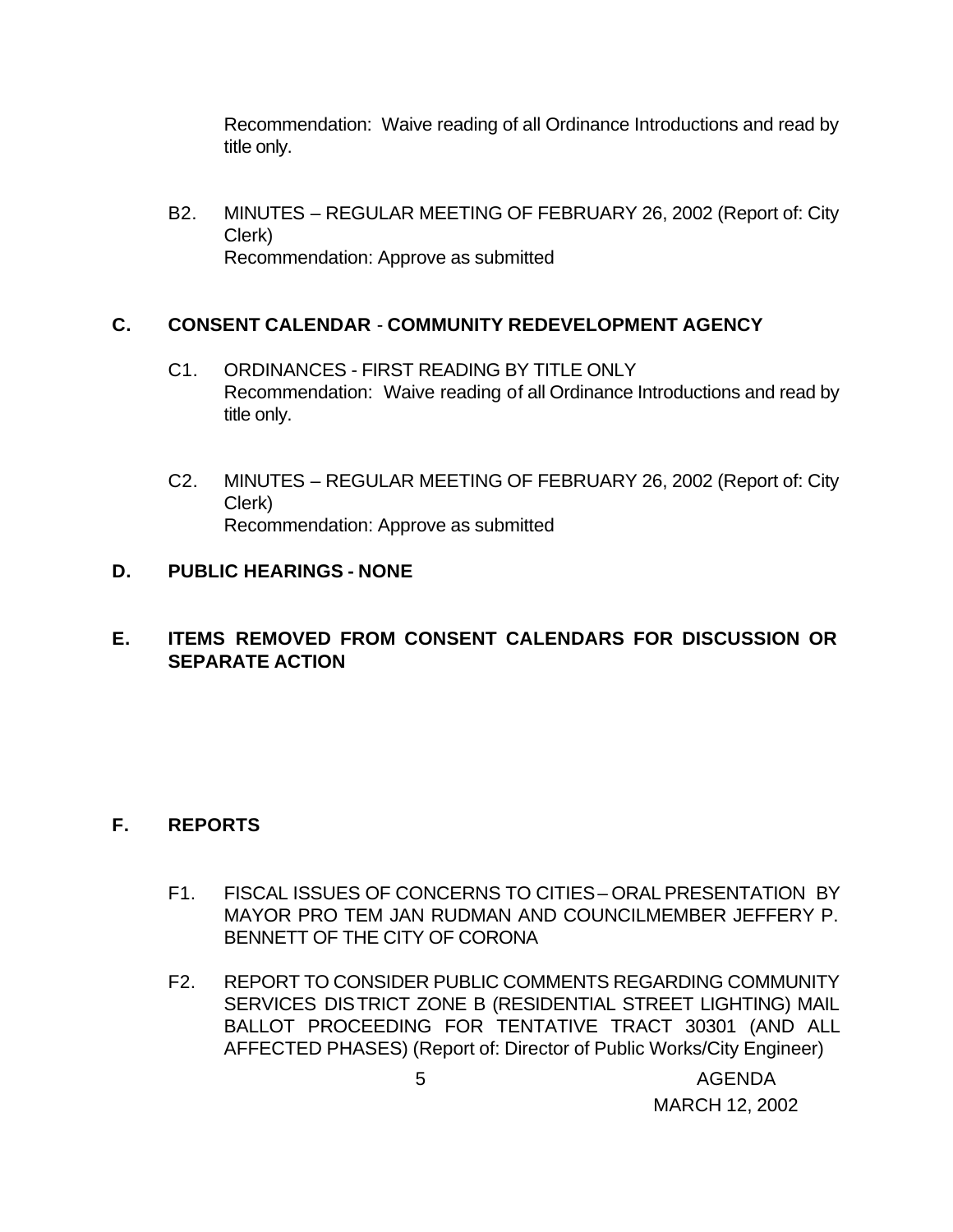Recommendation: That the City Council, acting in their respective capacities as President and Members of the Board of Directors of the Moreno Valley Community Services District (CSD), accept public comments regarding the proposed inclusion of Tentative Tract 30301 (and all affected phases) into the CSD Zone B (Residential Street Lighting) and the annual service charge.

- F3. 2002 CITIZEN OPINION SURVEY RESULTS (Report of: Assistant City Manager) Recommendation: That the City Council review and discuss the findings of the 2002 Citizen Opinion Survey prepared for the City of Moreno Valley by MUSE Consulting, Inc.
- F4. AUTHORIZATION TO AWARD CONSTRUCTION CONTRACT FOR COLLEGE PARK FIRE STATION NO. 91 AND AUTHORIZE THE TRANSFER OF FUNDS - PROJECT NO. 00-4372540 (Report of: Director of Public Works/City Engineer) Recommendation: That the City Council:
	- 1. Award the construction contract for College Park Fire Station No. 91 to Howard C. Edmiston Construction, Inc., 9573 Sierra Avenue, Fontana, California 92335, the lowest responsible bidder;
	- 2. Authorize the Mayor to execute a contract with Howard C. Edmiston Construction, Inc.;
	- 3. Authorize the issuance of a Purchase Order to Howard C. Edmiston Construction, Inc. in the amount of \$2,145,000 (the amount of bid plus 10% contingency) when the contract has been signed by all parties (Account No. 434.72530);
	- 4. Authorize the transfer of \$185,000 from the unallocated Capital Reserve Fund to the Fire Capital Projects Fund (Account No. 434.72530).
- F5. APPOINTMENT TO THE PLANNING COMMISSION (Report of: City Clerk) Recommendation: That the City Council:
	- 1. Review the ballot (to be provided by the City Clerk) for the appointment to the Planning Commission and mark your choice where appropriate;
	- 2. Appoint one (1) member for a term expiring January 1, 2003;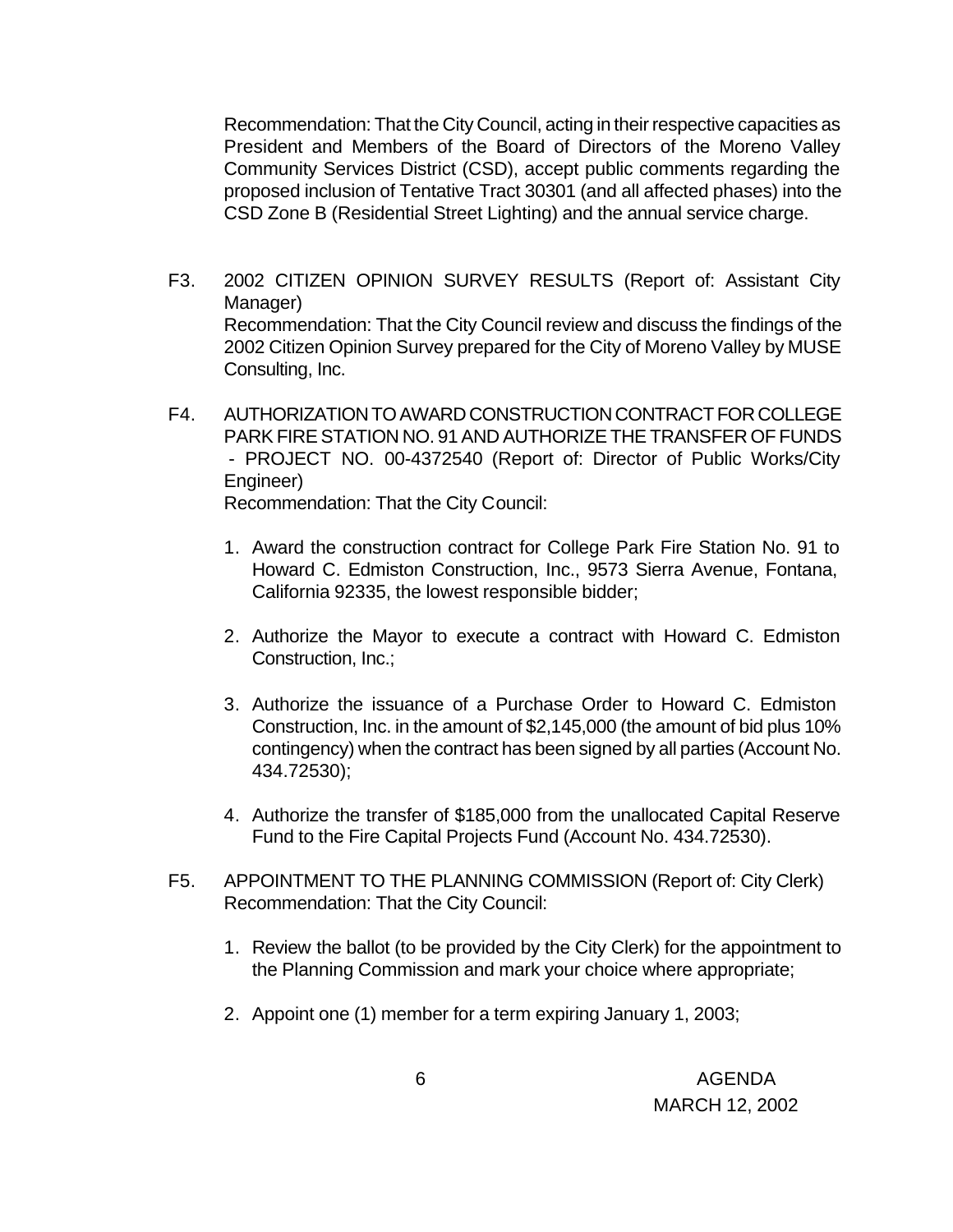3. If the appointment is not made, authorize the City Clerk to re-notice the position as vacant.

- F6. APPROVAL OF THE CSA 152 2002/2003 FISCAL YEAR STORMWATER PROTECTION PROGRAM BUDGET (NPDES) (Report of: Director of Public Works/City Engineer) Recommendation: That the City Council:
	- 1. Approve the County Service Area (CSA) 152 Budget for FY 2002/03 in the amount of \$420,279;
	- 2. Approve the CSA 152 Assessment per Benefit Assessment Unit (BAU) of \$8.15 per year for FY 2002/03.
- F7. LEGISLATIVE UPDATE (Report of: Assistant City Manager) Recommendation: That the City Council receive and file the Legislative Status Report.
- F8. RIVERSIDE COUNTY INTEGRATED PROJECT AND RELATED ISSUES:
	- F8a. PROPOSED AGREEMENT BETWEEN THE COUNTY OF RIVERSIDE AND THE CITIES OF CORONA, MORENO VALLEY AND RIVERSIDE RELATED TO THE ESTABLISHMENT OF CERTAIN STANDARDS FOR DEVELOPMENT WITHIN THE COUNTY (Report of: Director of Community and Economic Development) Recommendation: That the City Council adopt the proposed Agreement between the County of Riverside and the Cities of Corona, Moreno Valley and Riverside related to the establishment of certain standards for development within the County. This recommendation is contingent upon successful completion of negotiations between the parties.
	- F8b. MEASURE A RENEWAL (Informational Oral Presentation by the City Manager)
- 7 AGENDA MARCH 12, 2002 F8c. TRANSPORTATION UNIFORM MITIGATION FEE (TUMF) RESOLUTION FOR WESTERN RIVERSIDE COUNTY (Report of: Director of Public Works/City Engineer) Recommendation: Approve Resolution No. 2002-17 which: 1) endorses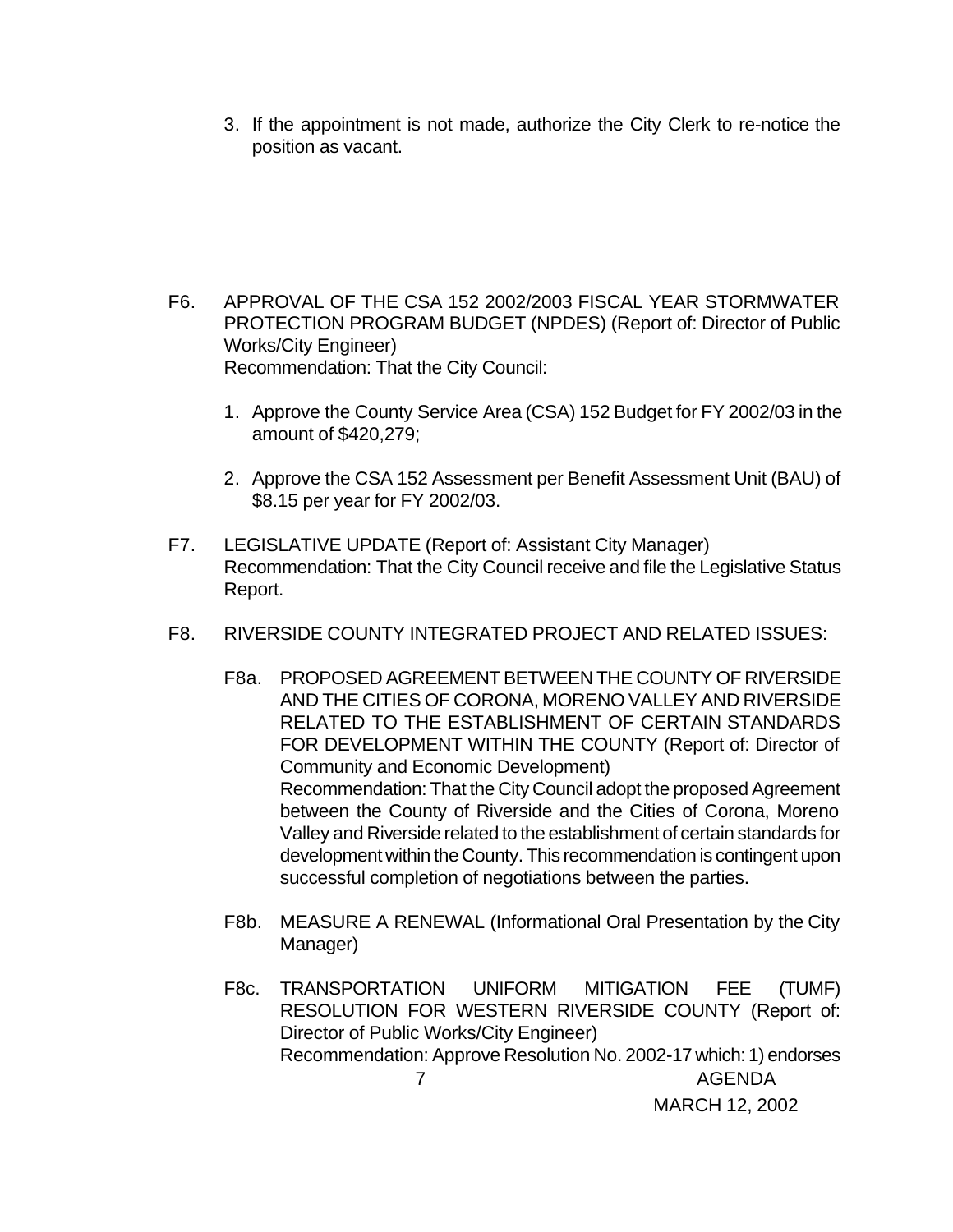efforts to implement a TUMF program for Western Riverside County; 2) makes formal commitment to participation in the TUMF program contingent upon the County entering into an agreement with the Cities of Moreno Valley, Corona, and Riverside concerning development in adjacent areas; and 3) mandates that conditions of approval be placed on new developments requiring them to agree to pay TUM Fees when they are enacted.

Resolution No. 2002-17

A Resolution of the City Council of the City of Moreno Valley, California, Regarding Participation in the Transportation Uniform Mitigation Fee (TUMF)

F8d. RESOLUTION REGARDING CITY PARTICIPATION IN THE RIVERSIDE COUNTY MULTI-SPECIES HABITAT CONSERVATION PLAN (Report of: Director of Community and Economic Development) Recommendation: That the City Council approve Resolution No. 2002- 08 regarding city participation in the Riverside County Multi-Species Habitat Conservation Plan. This recommendation is contingent upon successful completion of negotiations between the parties.

#### Resolution No. 2002-08

A Resolution of the City Council of the City of Moreno Valley Regarding Participation in the Riverside County Integrated Project (RCIP), Including the Multi-Species Habitat Conservation Program (MSHCP) **Component** 

F9. CITY MANAGER'S REPORT (Informational Oral Presentation only – not for Council action)

#### **G. LEGISLATIVE ACTIONS**

ORDINANCES - 1ST READING AND INTRODUCTION - NONE

ORDINANCES - 2ND READING AND ADOPTION

G1. ADOPTION OF ORDINANCE NO. 598 (RECEIVED FIRST READING AND INTRODUCTION FEBRUARY 26, 2002 ON A 5-0 VOTE) (Report of: Community and Economic Development Director)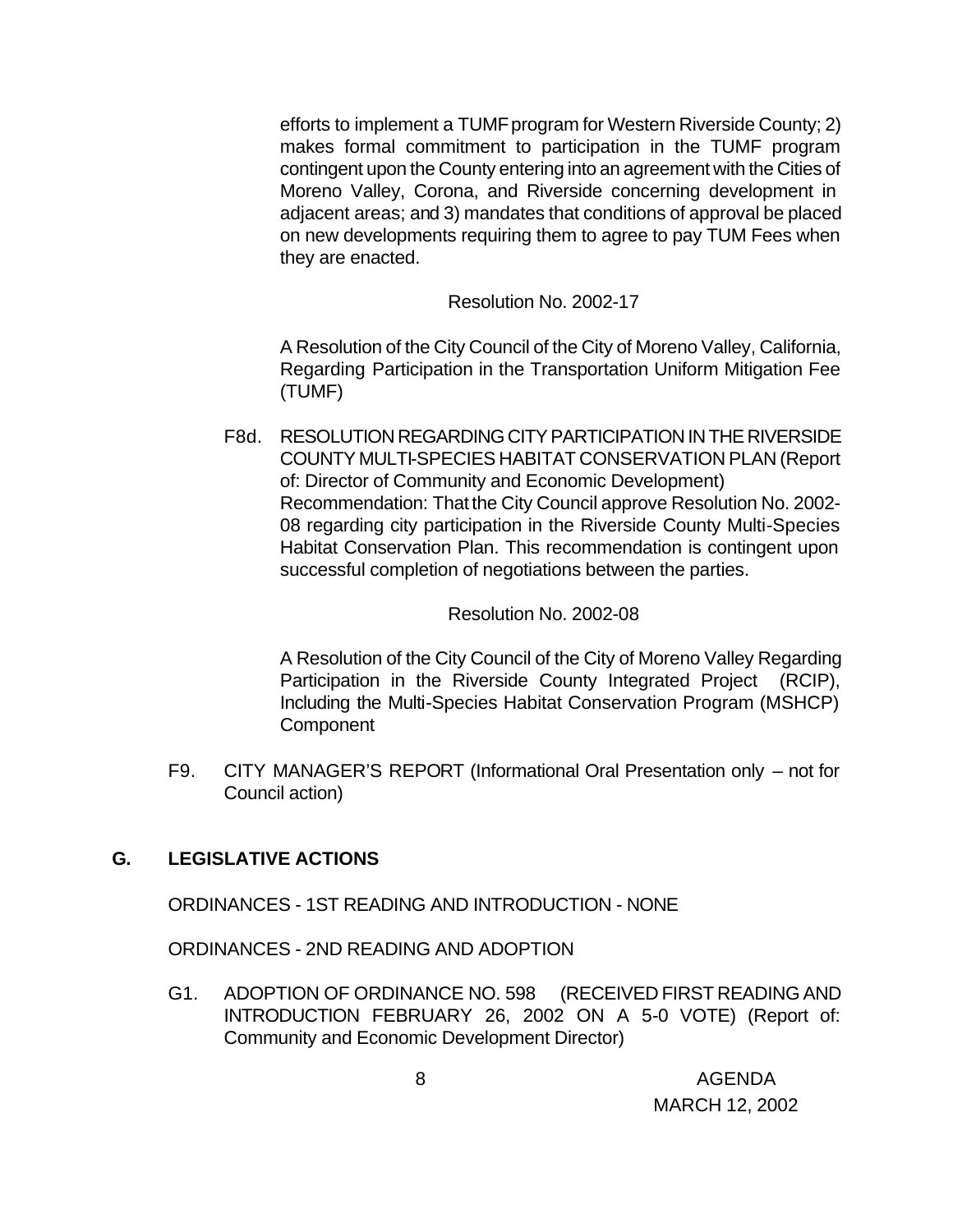#### Ordinance No. 598

An Ordinance of the City Council of the City of Moreno Valley, California, Approving a Specific Plan Amendment (P01-049) to the Moreno Valley Industrial Area Plan (SP No. 208), Allowing for the Vacation of Nandina Avenue between Perris Boulevard and Kitching Street

ORDINANCES - URGENCY ORDINANCES - NONE

#### RESOLUTIONS

G2. RESOLUTION FOR THE ABATEMENT OF PUBLIC NUISANCES (Report of: Director of Community and Economic Development) Recommendation: That the City Council adopt Resolution No. 2002-16 of the City of Moreno Valley, California, confirming assessments on certain real properties as outlined in the Property Assessment List in the staff report for the abatement of nuisances.

Resolution No. 2002-16

A Resolution of the City Council of the City of Moreno Valley, California, Confirming Statements of Costs Against Real Property Located in the City of Moreno Valley, for Abatements of Public Nuisances and Direction that Said Statements of Costs Constitute a Lien Upon Said Properties

• PUBLIC COMMENTS **ON ANY SUBJECT NOT ON THE AGENDA** UNDER THE JURISDICTION OF THE CITY COUNCIL

Those wishing to speak should complete and submit a PINK speaker slip to the Bailiff. There is a three-minute time limit per person.

All remarks and questions shall be addressed to the presiding officer or to the City Council and not to any individual Council member, staff member or other person.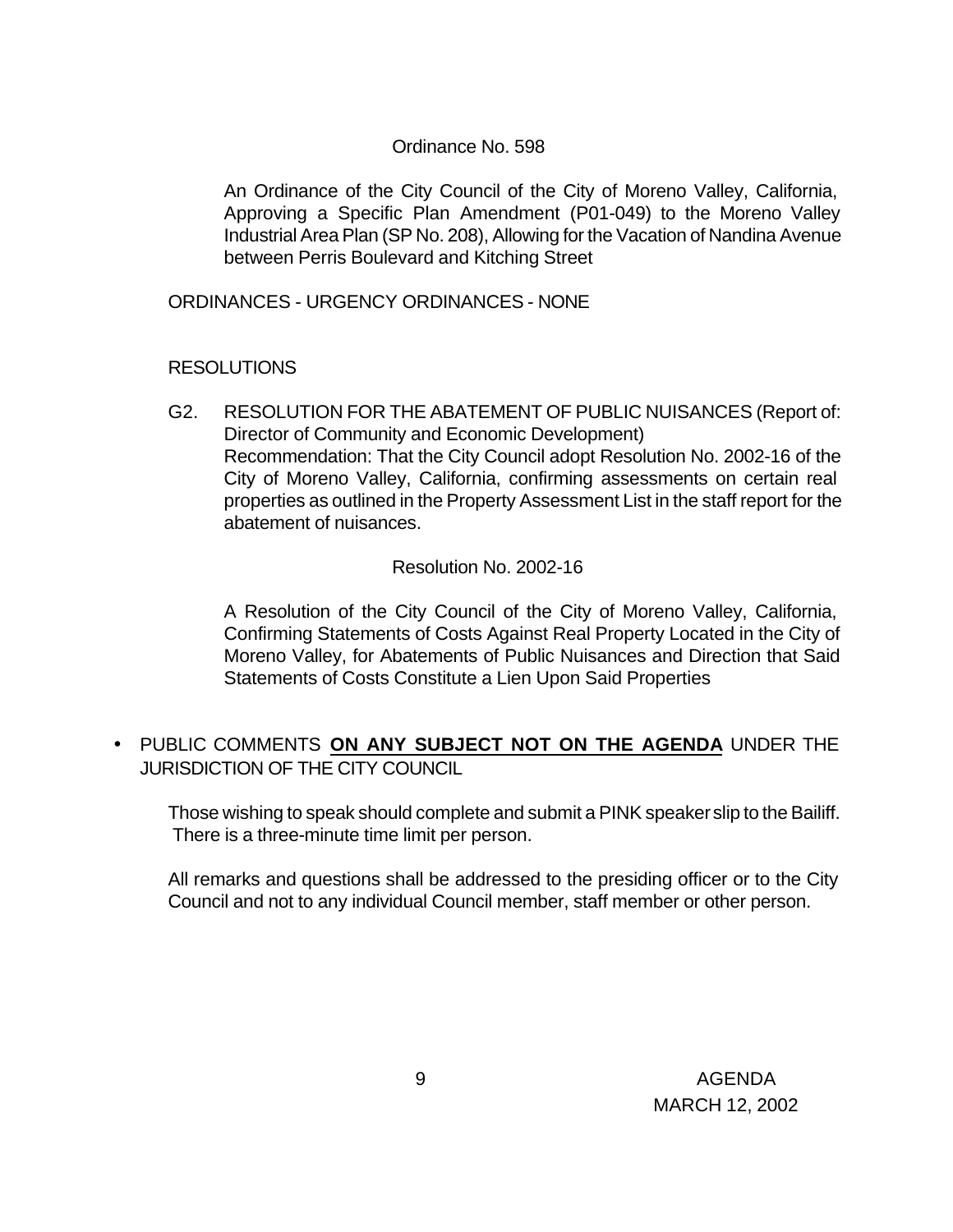# **CLOSING COMMENTS AND/OR REPORTS OF THE CITY COUNCIL, COMMUNITY SERVICES DISTRICT, OR COMMUNITY REDEVELOPMENT AGENCY**